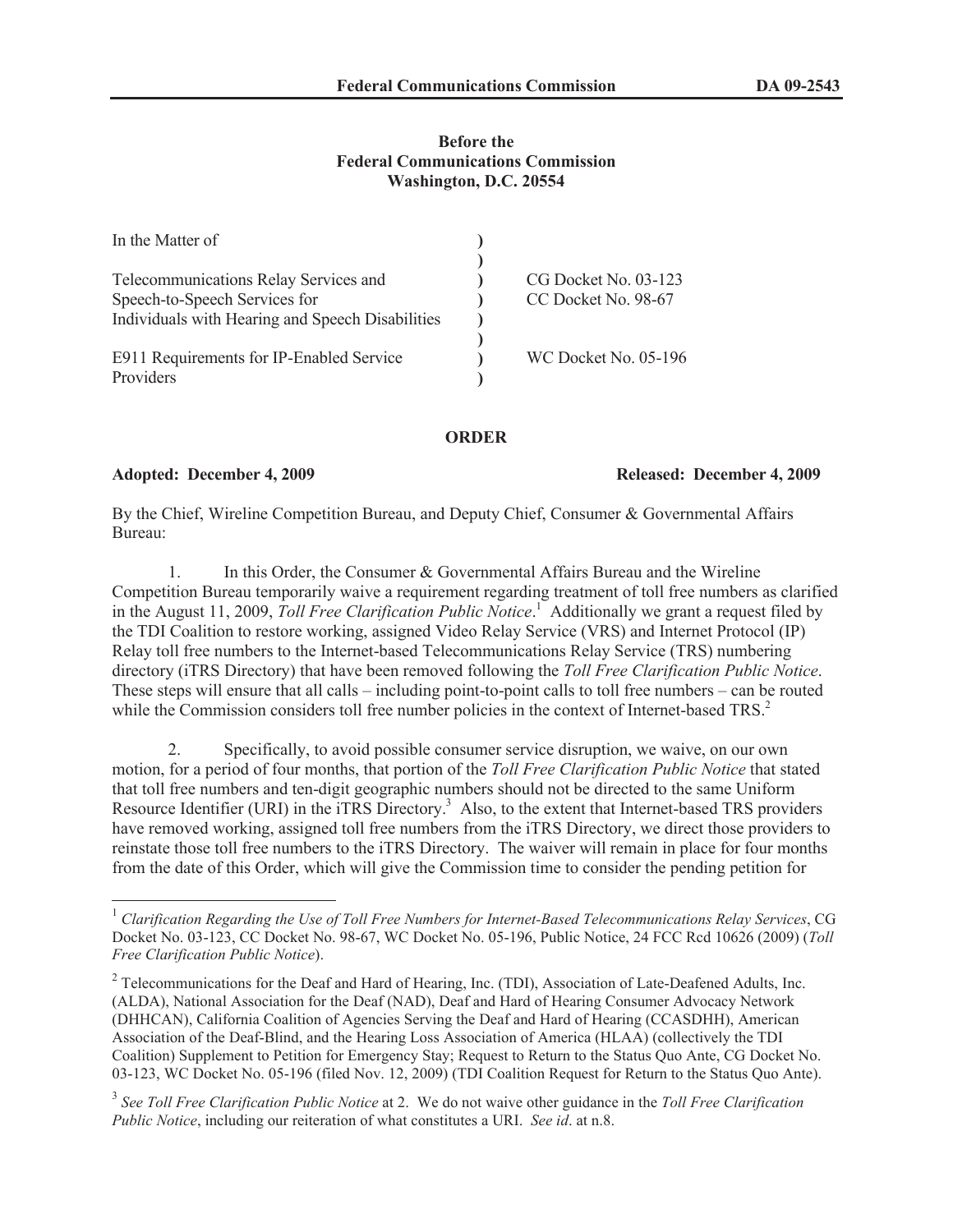reconsideration of the *Toll Free Clarification Public Notice* filed by CSDVRS, LLC, as well as iTRS toll free issues generally.<sup>4</sup>

3. As discussed in the *First Internet-based TRS Order* and the *Second Internet-based TRS Order*, the ten-digit numbering system was designed to further functional equivalency by ensuring that Internet-based TRS users can be reached by voice telephone users in the same way that voice telephone users are reached.<sup>5</sup> To further the goals of the numbering system, in the *Second Internet-based TRS Order*, the Commission held that "Internet-based TRS users should transition away from the exclusive use of toll free numbers" and it required all Internet-based TRS users to obtain "ten-digit geographically appropriate numbers, in accordance with our numbering system."<sup>6</sup> Furthermore, in the *Toll Free Clarification Public Notice*, the Bureaus clarified that any toll free number retained or acquired by Internet-based TRS users must be directed to their ten-digit geographic number in the SMS/800 database,<sup>7</sup> and that toll free numbers and ten-digit geographic numbers should not be directed to the same URI in the Internet-based TRS directory.<sup>8</sup> The Bureaus explained that directing Internet-based TRS users' toll free numbers to their ten-digit geographic numbers in the SMS/800 database is functionally equivalent to the use of toll free numbers by voice telephone users.<sup>9</sup> The Bureaus also recognized that certain point-topoint calls, as well as inbound dial-around calls, would require the use of a ten-digit geographic number.<sup>10</sup>

6 *See Second Internet-based TRS Order*, 24 FCC Rcd at 806-07, para. 32.

 $<sup>7</sup>$  By today's Order, we are not granting a waiver of the requirement that a user's toll free number be directed to the</sup> user's ten-digit geographic number in the SMS/800 database.

# 8 *Toll Free Clarification Public Notice* at 2.

 $\partial^9$  *Id*. We note that the record reflects confusion and frustration with respect to the proliferation of, and need for, toll free numbers. *See* Letter from Sheri Ann Farinha, NorCal Services for Deaf & Hard of Hearing, to Mark Stone, Deputy Chief, Consumer & Governmental Affairs Bureau, FCC, WC Docket No. 03-123 at 2 (filed Oct. 8, 2009) (claiming there is a great deal of confusion among consumers about toll free numbers and misleading information about whether these numbers are needed for basic telephone service); *see also* Letter from CM Boryslawskyj, WC Docket No. 03-123 at 1 (filed Sept. 20, 2009) (expressing frustration and a "dissociation between the society and the deaf community" when receiving a 10-digit number and a toll free number from providers); Purple Communications, Inc. Comments in Support of CSDVRS's Petition for Expedited Reconsideration, CG Docket No. 03-123, WC Docket No. 05-196 at 2 (filed Oct. 19, 2009) (Purple Comments in Support of CSDVRS Petition for Reconsideration) (supporting CSDVRS's petition for expedited reconsideration, but stating that it "does not favor assigning 800 numbers to consumers. We generally see little benefit in consumers having 800 numbers except in the limited circumstance where the consumer operates a business and expects substantial non-local traffic from hearing users who wish to avoid toll charges. There is no benefit to consumers having 800 numbers in order to receive point to point calls since there are no toll charges associated with point to point calls"); TDI Coalition Comments in Support of CSDVRS's Petition for Expedited Reconsideration, CG Docket No. 03-123, WC Docket No. 05-196 at 8 (filed Oct. 27, 2009) (TDI Coalition Comments in Support of CSDVRS Petition for Reconsideration) (also supporting CSDVRS's petition for expedited reconsideration, but stating that they have "advocated that iTRS providers should give out ten-digit geographic numbers to their residential users, and still (continued….)

<sup>&</sup>lt;sup>4</sup> CSDVRS, LLC Petition for Expedited Reconsideration, CG Docket No. 03-123, WC Docket No. 05-196 (filed Sept. 10, 2009) (CSDVRS Petition).

<sup>5</sup> *Telecommunications Relay Services and Speech-to-Speech Services for Individuals with Hearing and Speech Disabilities*, CG Docket No. 03-123; *E911 Requirements for IP-Enabled Service Providers*, WC Docket No. 05-196, Report and Order and Further Notice of Proposed Rulemaking, 23 FCC Rcd 11591, 11592-93, para. 1 (2008) (*First Internet-based TRS Order*); *see also Telecommunications Relay Services and Speech-to-Speech Services for Individuals with Hearing and Speech Disabilities*, CG Docket No. 03-123; *E911 Requirements for IP-Enabled Service Providers*, WC Docket No. 05-196, Second Report and Order and Order on Reconsideration, 24 FCC Rcd 791, 792, para. 1 (2008) (*Second Internet-based TRS Order*).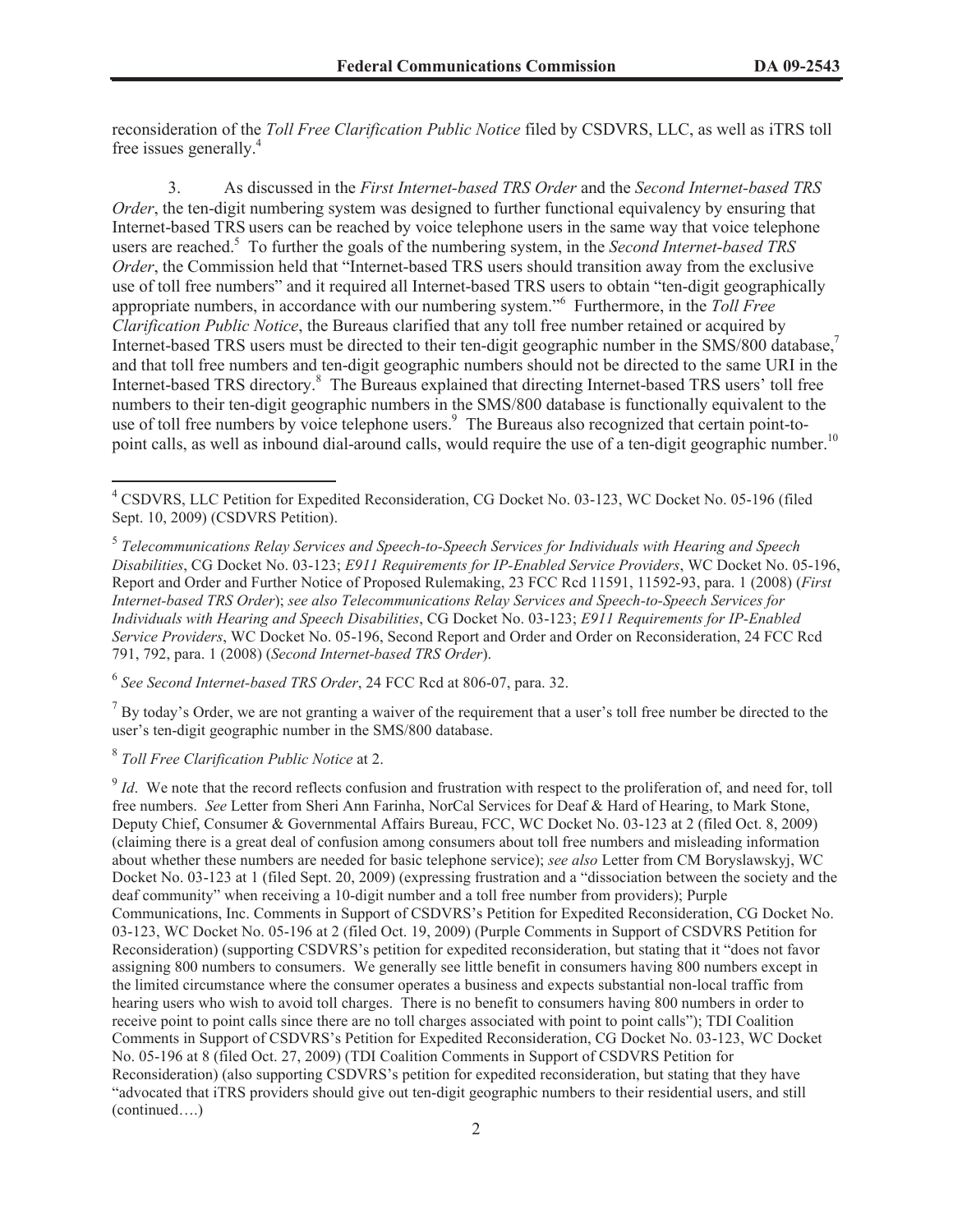4. On September 10, 2009, CSDVRS filed a petition for expedited reconsideration of the Toll Free Clarification Public Notice.<sup>11</sup> Subsequently, the TDI Coalition filed a Petition for Emergency Stay<sup>12</sup> and the Request to Return to the Status Quo Ante, asking the Commission to stay the current requirements with respect to toll free numbers, and direct any Internet-based TRS provider that has removed toll free numbers from the iTRS Directory to reinstate those numbers.<sup>13</sup> The TDI Coalition, which represents VRS users, claims that grant of their requests is necessary to avoid "disruption of service to the severe detriment of people who are deaf, hard of hearing, deaf-blind or have speech disabilities who currently use toll free numbers."<sup>14</sup>

5. *Waiver*. The Commission may waive its rules – in whole or in part – "for good cause shown."<sup>15</sup> Thus, waiver of our rules is appropriate if "special circumstances warrant a deviation from the general rule and such deviation will serve the public interest."<sup>16</sup> According to information supplied by the TDI Coalition and various VRS providers in recent weeks, a significant number of callers are experiencing difficulties because they are still attempting to dial point-to-point calls using toll free numbers.<sup>17</sup> Due to the likelihood of significant ongoing dialing difficulties for such callers, we find that good cause exists for temporarily waiving the requirement in the *Toll Free Clarification Public Notice* and allowing toll free numbers and ten-digit geographic numbers to be directed to the same URI in the iTRS Directory. This will enable such calls to be routed between users of different VRS providers based

prefer ten-digit geographic numbers over toll free numbers for residential users" and they "do not condone the way some providers have pushed toll free numbers on consumers"); Letter from Kelby Brick, Vice President – Regulatory & Strategic Policy, Purple Communications, Inc. to Marlene H. Dortch, Secretary, FCC, CG Docket No. 03-123, WC Docket No. 05-196 at 1 (filed Dec. 2, 2009) (Purple December 2, 2009 *Ex Parte* Letter) (stating that customer confusion is "compounded" by the "promotion of toll-free numbers over real 10 digit local numbers").

<sup>10</sup> *Toll Free Clarification Public Notice* at 3.

<sup>11</sup> *See* CSDVRS Petition at 2-17 (arguing that the *Toll Free Clarification Public Notice*: (1) contains a rule change that requires notice and comment; (2) impedes Video Relay Service interoperability; (3) undermines functional equivalency by eliminating toll free numbers for point-to-point calls and dial-around calls, as well as requiring deafowned businesses to use the same provider for their toll free and ten-digit number service and acquire new numbers to receive all incoming TRS calls; and (4) negatively impacts consumer choice at public phones).

<sup>12</sup> TDI Coalition Petition for Emergency Stay, CG Docket No. 03-123, WC Docket No. 05-196 (filed Oct. 27, 2009) (TDI Coalition Petition for Emergency Stay).

<sup>13</sup> *See* TDI Coalition Petition for Emergency Stay at 1-2; *see also* TDI Coalition Request for Return to the Status Quo Ante at 4-5.

<sup>14</sup> TDI Coalition Request for Return to the Status Quo Ante at 2.

 $^{15}$  47 C.F.R. § 1.3.

<sup>16</sup> *Northeast Cellular Telephone Co. v. FCC*, 897 F.2d 1164, 1166 (D.C. Cir. 1990); *see also generally Telecommunications Relay Services and Speech-to-Speech Services for Individuals with Hearing and Speech Disabilities*, Report and Order, Order on Reconsideration, and Further Notice of Proposed Rulemaking, CC Docket Nos. 90-571 & 98-67, CG Docket No. 03-123, 19 FCC Rcd 12475, 12520, para. 110 (2004) (discussing standard for waiving Commission rules).

<sup>17</sup> See, e.g., Letter from Eliot J. Greenwald, Counsel to Telecommunications for the Deaf and Hard of Hearing, Inc. to Marlene H. Dortch, Secretary, FCC, CG Docket No. 03-123, WC Docket No. 05-196 at 1 (filed Dec 1, 2009) (stating that the information it has received from Snap Telecommunications and CSDVRS "confirms that a significant number of point-to-point calls to toll free numbers are not being connected" and that "there is a great deal of consumer confusion"); *see infra* note 20.

<sup>(</sup>Continued from previous page)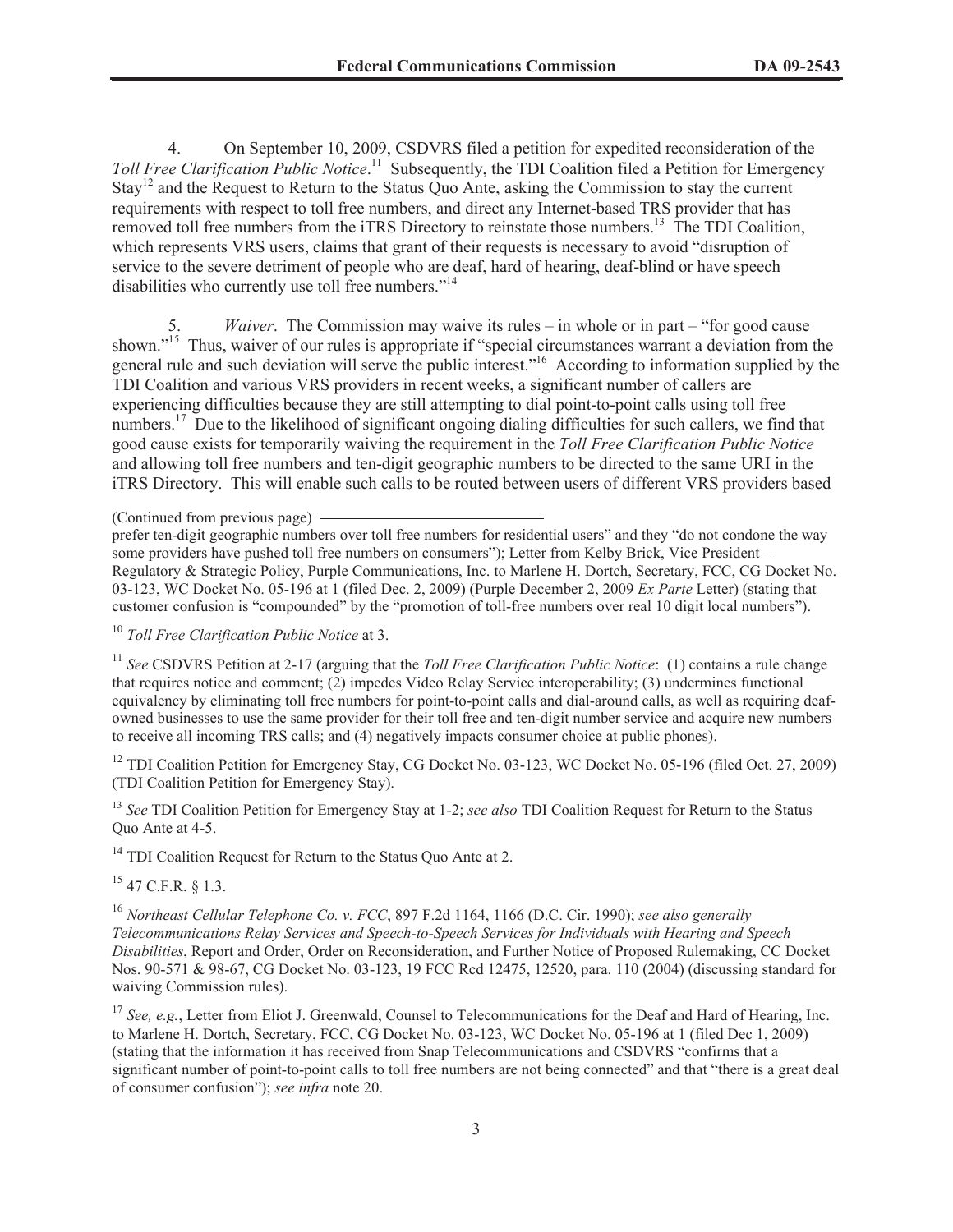on information in the iTRS Directory for the time being. In the absence of a waiver, many Internet-based TRS users have been, and will continue to be, unable to reach one another through point-to-point (non-TRS) calls using toll free numbers, and hearing friends, family and business contacts who chose to dial around an Internet-based TRS user's default relay service provider would not be able to reach the Internet-based TRS user at his/her toll free number. Accordingly, in order to avoid harm to users from call-routing difficulties, we conclude that it is in the public interest to waive the toll free requirement discussed above, for four months from the date of this Order, to give the Commission time to address the CSDVRS Petition and related toll free numbering issues. Although the *Toll Free Clarification Public Notice* allowed for three months time to educate consumers to use ten-digit geographic numbers rather than toll free numbers for point-to-point calls, it is evident that not all users are dialing calls in this manner.

6. During the time that the temporary waiver is in effect, we strongly encourage Internetbased TRS providers and the deaf and hard-of-hearing community to join with the Commission and engage in significant consumer education efforts regarding the role of ten-digit geographic *(i.e*., local) numbers in providing functional equivalency, the importance of making those ten-digit geographic numbers known to friends, family, and others with whom the deaf and hard-of-hearing community interacts (especially on point-to-point calls), and the appropriate assignment and use of toll free numbers.<sup>18</sup> Moreover, the Commission will consider the Petition for Expedited Reconsideration filed by CSDVRS and the range of toll free issues raised therein.

7. *TDI Coalition Petitions.* We grant the TDI Coalition Request to Return to the Status Quo Ante.<sup>19</sup> There is almost unanimous support in the record for the proposition that consumers are confused about how to complete point-to-point calls between users registered with different providers; consumers

<sup>&</sup>lt;sup>18</sup> In fact, various consumer groups representing deaf users have expressed support for a notice and comment rulemaking proceeding designed to achieve the following objectives: (1) development of a plan to significantly reduce the use of toll free numbers by VRS users; and (2) development of rules and policies to ensure that the obtaining and use of toll free numbers by people who are deaf, hard of hearing, deaf-blind and speech-disabled is functionally equivalent to the obtaining and use of toll free numbers by people without disabilities. *See* Letter from Eliot J. Greenwald, Counsel to Telecommunications for the Deaf and Hard of Hearing, Inc., to Marlene H. Dortch, Secretary, FCC, CG Docket No. 03-123, WC Docket No. 05-196 (filed Dec. 3, 2009). In particular, the consumer groups support direct ownership of toll free numbers by consumers rather than providers, as well as number portability of toll free numbers. *Id.*; *see also* Letter from Eliot J. Greenwald, Counsel to Telecommunications for the Deaf and Hard of Hearing, Inc. to Marlene H. Dortch, Secretary, FCC, CG Docket No. 03-123, WC Docket No. 05- 196 (filed Nov. 20, 2009) (referencing discussion between consumer groups and Commission staff on toll free issues, including iTRS toll free number portability, payment for iTRS toll free numbers, and ways for most residential consumers to transition away from the use of toll free numbers, as well as potential to explore these issues in a notice and comment rulemaking); *see* TDI Coalition Comments in Support of CSDVRS Petition for Reconsideration at 14 (suggesting that "although iTRS providers must continue to have the freedom to inform customers of the availability of toll free numbers, the Commission can prohibit providers from disseminating misleading information regarding the alleged benefits of toll free numbers to residential users. For example, the Commission can require that providers inform all consumers who are considering taking toll free numbers that point-to-point video calls from ten digit geographic numbers are already toll free since they utilize the Internet. The Commission could also require that the providers assign new toll free numbers only when specifically requested by the customer.").

<sup>19</sup> *Cf. Time Warner Cable, a Division of Time Warner Entertainment Co., L.P.*, MB Docket No. 06-151, Order on Reconsideration, 21 FCC Rcd 9016, 9018, 9028 (MB 2006) (denying reconsideration of bureau order that directed Time Warner to reinstate carriage of the NFL Network on its newly-acquired cable systems pending resolution of a petition filed by the NFL and "merely returned the parties to the status quo ante to allow time for full consideration of the matter.").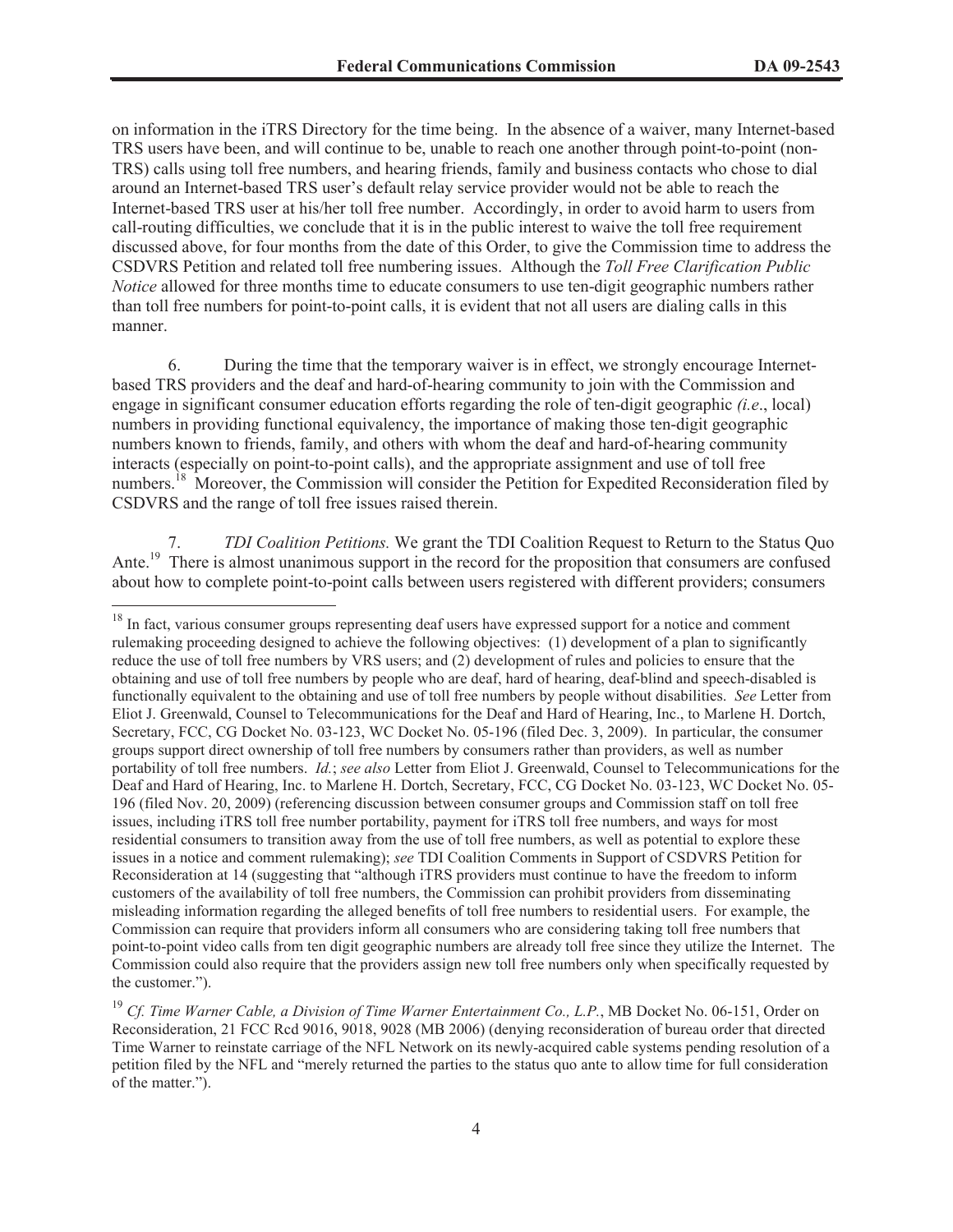are complaining to their service providers about point-to-point calls not going through when using the called party's toll free number; and consumers are suffering inconvenience because they are not able to engage in basic communications with friends, business associates and others in the same way as before the toll free numbers were removed from the iTRS Directory.<sup>20</sup> Additionally, there is the possibility of competitive harm to VRS providers with fewer registered users, as those users will not be able to make direct, point-to-point calls to the vast majority of other users with toll free numbers. We think that the public interest will best be served by restoring all working, assigned toll free numbers to the iTRS database so that all calls can be completed, pending consideration by the Commission of important issues, including the appropriate role of toll free numbers in Internet-based TRS services.<sup>21</sup>

8. It is clear that institution of the new ten-digit calling system has been enormously popular with deaf and hard of hearing consumers.<sup>22</sup> We do not want to risk undermining consumer acceptance of ten-digit numbering by allowing call routing problems to persist for an indefinite period while consumer education efforts continue and the Commission considers broader toll free number-related questions. Therefore, we hereby direct any provider that removed working, assigned toll-free numbers from the iTRS Directory to reinstate those numbers to the iTRS Directory as expeditiously as possible.<sup>23</sup>

 $21$  We note that nothing in this Order should be construed to preclude a provider from removing a consumer's toll free number from the iTRS Directory if requested to do so by the consumer.

<sup>20</sup> *See* Letter from William Banks, General Counsel, CSDVRS, LLC, to Marlene H. Dortch, Secretary, FCC, CG Docket No. 03-123 at 1(filed Nov. 24, 2009) (stating that certain point-to-point calls cannot be completed, which is causing confusion among consumers); Letter from Eliot J. Greenwald, Counsel to Telecommunications for the Deaf and Hard of Hearing, Inc. to Marlene H. Dortch, Secretary, FCC, CG Docket No. 03-123, WC Docket No. 05-196 at 1 (filed Nov. 25, 2009) (same); Purple Comments in Support of CSDVRS Petition for Reconsideration at 3-4 (same); Purple Comments in Support of Petition for Emergency Stay and Request to Return to the Status Quo Ante, CG Docket No. 03-123, WC Docket No. 05-196 (filed Nov. 19, 2009) at 1-2 (commenting that it is "experiencing a significantly high number of abandoned calls on a daily basis as a result of misrouted toll-free numbers"); Purple December 2, 2009 *Ex Parte* Letter at 2 (noting that "trending statistics point to approximately 24,000 misrouted calls per month"); Letter from Jeff Rosen, General Counsel, Snap!VRS to Marlene H. Dortch, Secretary, FCC, CG Docket No. 03-123, WC Docket No. 05-196 at 1 (filed Dec. 2, 2009) (stating that "whether calling out or receiving calls, VP200 customers with their 800 numbers removed from the iTRS database are not connecting point to point with SNAP!VRS Ojo customers; these calls are instead being automatically diverted to VRS."). *But see* Letter from Celia Nogales, AVP – Regulatory, AT&T, to Marlene H. Dortch, Secretary, FCC, CG Docket No. 03-123, CC Docket No. 98-67, WC Docket No. 05-196 at 1 (filed Dec. 1, 2009) ("AT&T has not been contacted by any VRS customers indicating an inability to complete point to point calls to 800 numbers.").

<sup>22</sup> *See* AT&T, Inc., CAC, CSDVRS, LLC, Hamilton Relay, Inc., Purple Communications, Inc., Sprint Nextel Corporation, and Viable, Inc. Petition to Extend Registration Deadline, CG Docket No. 03-123, WC Docket No, 05- 196 at 7 (filed Apr. 29, 2009) (commenting that the Commission's numbering system for Internet-based TRS is "critical as a milestone in the nation's civil rights history"); GoAmerica, Inc. (now Purple Communications, Inc.) Comments in Response to the *Further Notice of Proposed Rulemaking*, CG Docket No. 03-123, WC Docket No. 05- 196 at 1 (filed Aug. 8, 2008) (stating that "[t]he ten digit numbering system will enhance functional equivalence for Internet-based relay users by allowing them to receive TRS and point to point calls through a standard 10 digit telephone number" and "[t]he Commission is to be commended for taking this giant step toward true functional equivalency for deaf and hard of hearing users of Internet-based TRS"); TDI Coalition Comments in Response to the *Further Notice of Proposed Rulemaking*, CG Docket No. 03-123, WC Docket No. 05-196 at 1-2 (filed Aug. 8, 2008) (commending the Commission for its decision to assign ten-digit telephone numbers to users of Internet-based TRS).

<sup>23</sup> *See* 47 C.F.R. §§ 0.291, 0.361; *First Internet-Based TRS Order*, 23 FCC Rcd at 11628, para. 103 (delegating authority to the Wireline Competition Bureau to resolve implementation issues associated with the iTRS Directory).